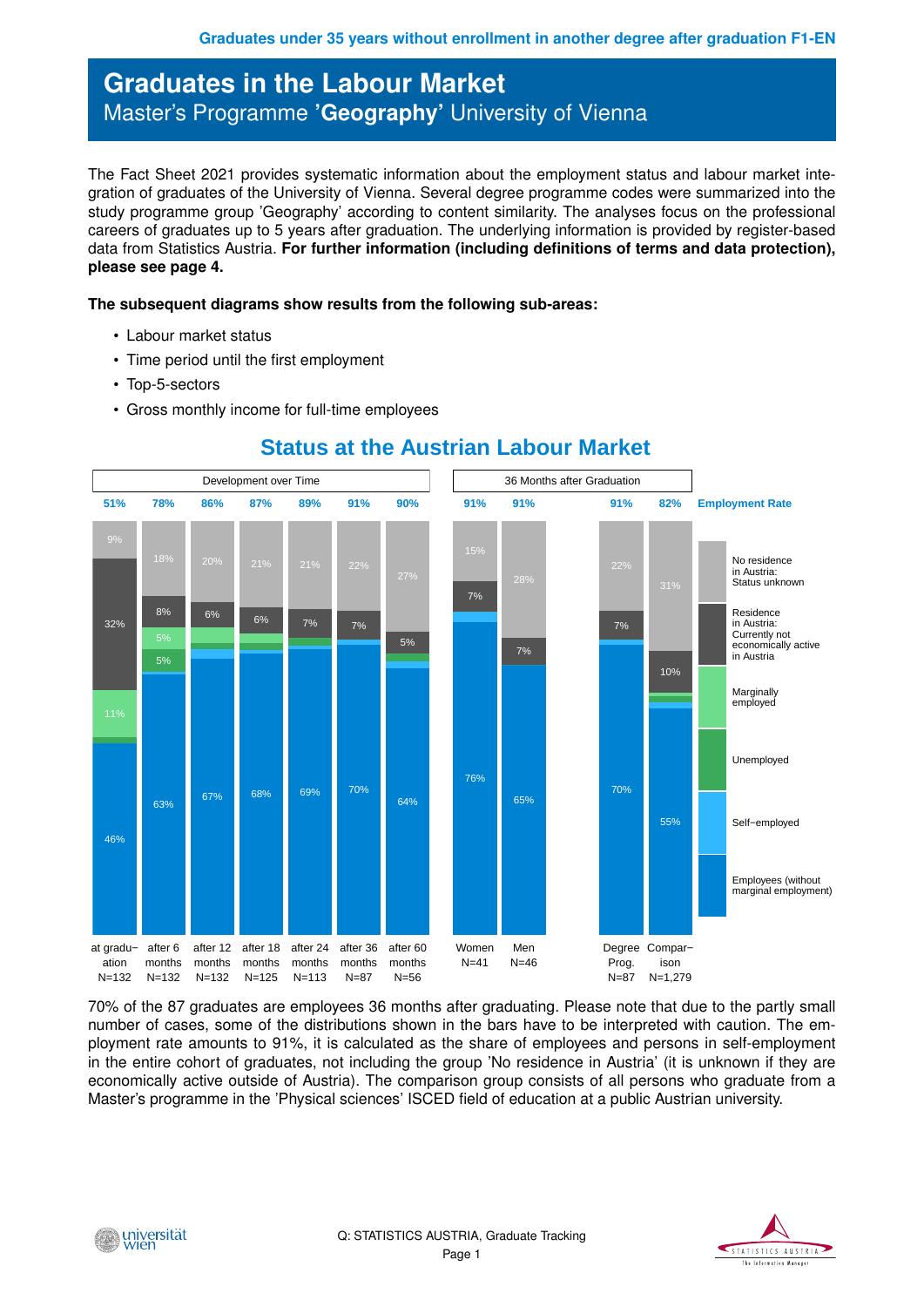

On average (median), the 86 graduates take up their first employment within 3 month(s) after graduation. The lower quartile falls in the time before graduation (lower quartile  $=$   $\langle$   $\langle$   $\rangle$ ). This means that a quarter of the graduates take up their first employment already before graduation. The upper quartile is 5 month(s). Hence, 75% of graduates take up their first employment within this time after graduation.

An employment is counted as the first employment if it is still valid on the reference day 6 months after graduation (or begins after that day but within 2 years) and if it lasts for at least 3 months.

Within the first 3 years after graduation, the graduates are employed by on average 1.7 employers in Austria (Women: 2.0, Men: 1.5).

## **Top−5−Sectors 3 Years after Graduation**



In total, 62 graduates are employed 3 years after graduating. 16% of the graduates work in the sector 'Public administration (judiciary, ministries, part. LKH, ...)'. Please note that due to the small number of cases, the distribution has to be interpreted with caution. The classification is based on ÖNACE 2008 and refers to the main economic activity of the local unit of employment, or of the enterprise.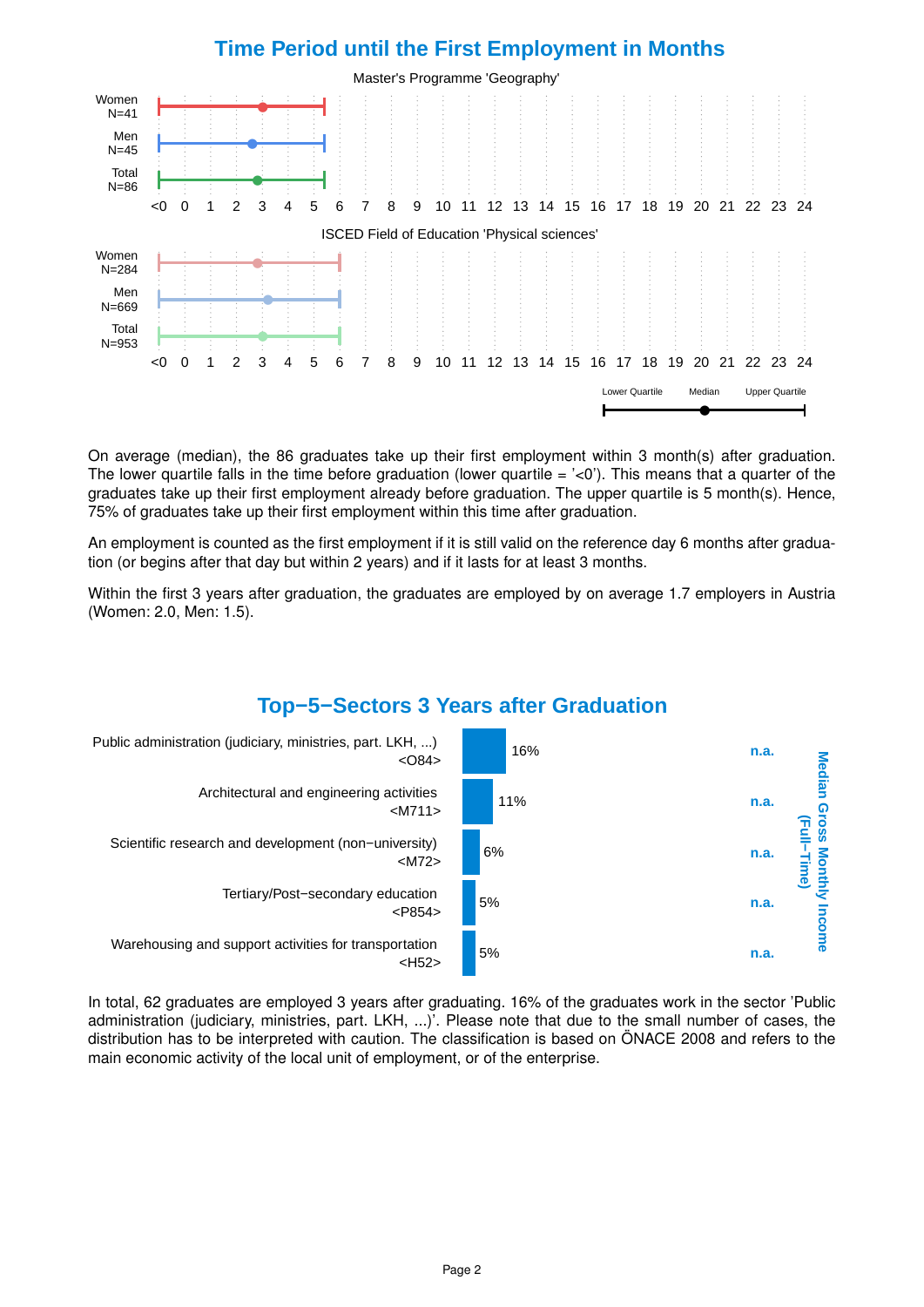

36 months after graduation, 51 graduates are full-time (FT) employees (group 'Degree Programme') - that is 86% of all employees at that reference date. Their gross monthly income is  $\epsilon$ 2,757 on average (median). The comparison group consists of all persons who graduate from a Master's programme relating to the 'Physical sciences' ISCED field of education at a public Austrian university.



**Gross Monthly Income for Full−Time Employees**

12 months after graduation, 31 female graduates are full-time (FT) employees - those are 79% of all female graduates who are employees at that reference date. The gross monthly income of the female graduates is  $\in$ 2,622 on average (median). In comparison, the gross income of the male graduates is  $\in$ 2,508 on average.